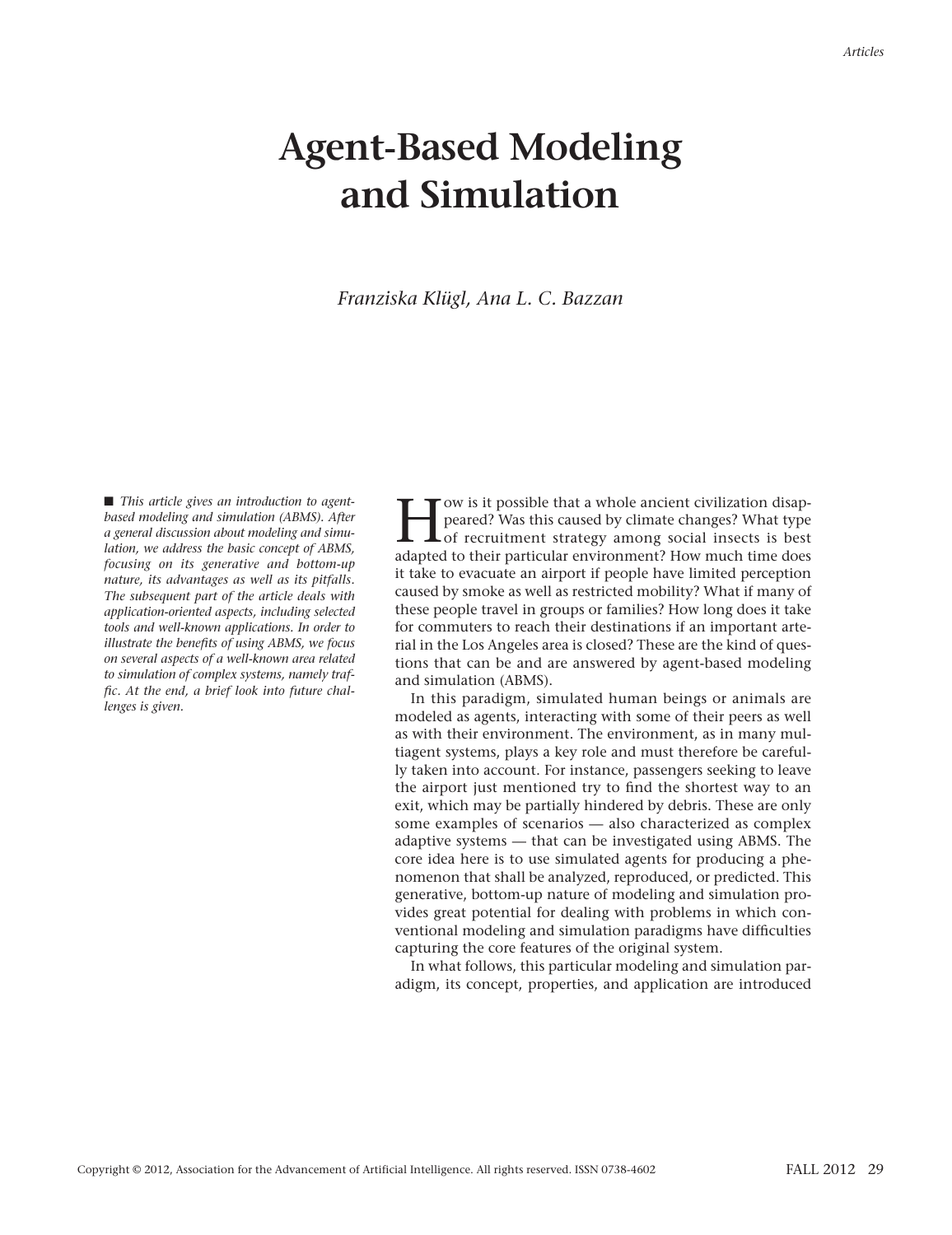and discussed. To this end, concepts about modeling and simulation in general, and about ABMS in particular, are introduced and discussed in the next two sections. Then, some popular environments for ABMS are briefly presented. Applications and case studies are then discussed. We remark that, due to lack of space, we have opted to focus on two particular domains: social science simulation (one of the earliest application domains) and traffic simulation (given the increasing interest in transportation- and traffic-related applications). Readers interested in a broader view on applications may refer to Phan and Amblard (2007) or Uhrmacher and Weyns (2009). We then conclude the article with a discussion on future challenges.

# Modeling and Simulation in General

For many decades, development, analysis of, and experimentation with models have been a part of the instruments of basically all domains of science and engineering. Modeling is the development of a model as a representative of a system. Simulation can be defined as experimenting or executing a model. There are numerous textbooks on modeling and simulation, such as Law (2007) and Gilbert and Troitzsch (1999), that provide good introductions to modeling and simulation in general or with a focus on particular areas.

Since the idea behind modeling and simulation is to use a model instead of a real system, the best possible correspondence between the former and the latter is essential. Therefore validity is a key issue. An acceptable degree of validity of course clearly depends on the objective of the model and the simulation. Possible objectives may be increasing the understanding of the original system, optimizing it, or predicting the reaction of the system to particular measures.

There are several different approaches for modeling that use different representation formalisms and simulation methods. The best choice of a modeling paradigm depends on properties of the system under investigation and on the goals of the simulation study. Different paradigms can be characterized by the underlying time representation (continuous versus discrete) or the granularity of the model elements (macroscopic, microscopic).

# Agent-Based Modeling and Simulation: Concepts and Features

Agent-based modeling and simulation — sometimes also called multiagent simulation or multiagent-based simulation — applies the concept of multiagent systems to the basic structure of simulation models. One may also find the term *agent-* *directed simulation* used as a more general notion (Ören et al. 2000).

In ABMS, active components or decision makers are conceptualized as agents, being modeled and implemented using agent-related concepts and technologies. Thus, one can define agent-based modeling (ABM) as a representation of an original or reference system that is conceptualized as a multiagent system. In the present text we use the term *ABMS* to refer to the general modeling and simulation paradigm, reserving *ABM* to the particular task of modeling and *agent-based simulation* (*ABS*) for the execution of a model.

The core idea of ABMS is that, instead of merely describing the overall, global phenomenon, this phenomenon can be rather generated from the actions and interactions of the multiagent system. This bottom-up nature is the most important feature of ABMS (Epstein 2007). Thus, ABMS is particularly suitable for the analysis of complex adaptive systems and emergent phenomena in social sciences, traffic, biology, and others. Such emergent phenomena are "unforeseen" patterns or global behaviors that are not derivable from properties of its constituents. Thus, an emergent structure or behavior is generated by locally interacting entities, despite the fact that it is only observable on a global, macroscopic scale, thus being not directly deducible from local behaviors. In ABM, these interacting entities can be naturally associated with agents. Generating the phenomenon from low-level actions and interactions is especially valuable because it helps understand the causes and circumstances of their occurrence.

To create an agent-based model, the following three elements have to be explicitly dealt with. First, the set of agents is the most characteristic element. These agents are autonomous with respect to the other entities within the simulated environment. Next comes the specification of the interactions of the agents among themselves and with their shared environment. Since these interactions are responsible to produce the overall outcome, the design of all involved aspects is central. Interactions need not be explicitly represented within, for example, organizational structures. Rather, they may occur implicitly, as is the case with stigmergic interactions. However, in the implemented ABS, although organizational structures may not be obvious as such, it is important that they be explicitly considered. The third element, the simulated environment, contains all other elements. These may be resources, other objects without active behavior, as well as global properties.

Whereas the previous three elements are part of ABM, for actual execution, it is necessary to have a simulation infrastructure. We remark here that the latter is sometimes misleadingly referred as a simulation environment. In principle, the infrastruc-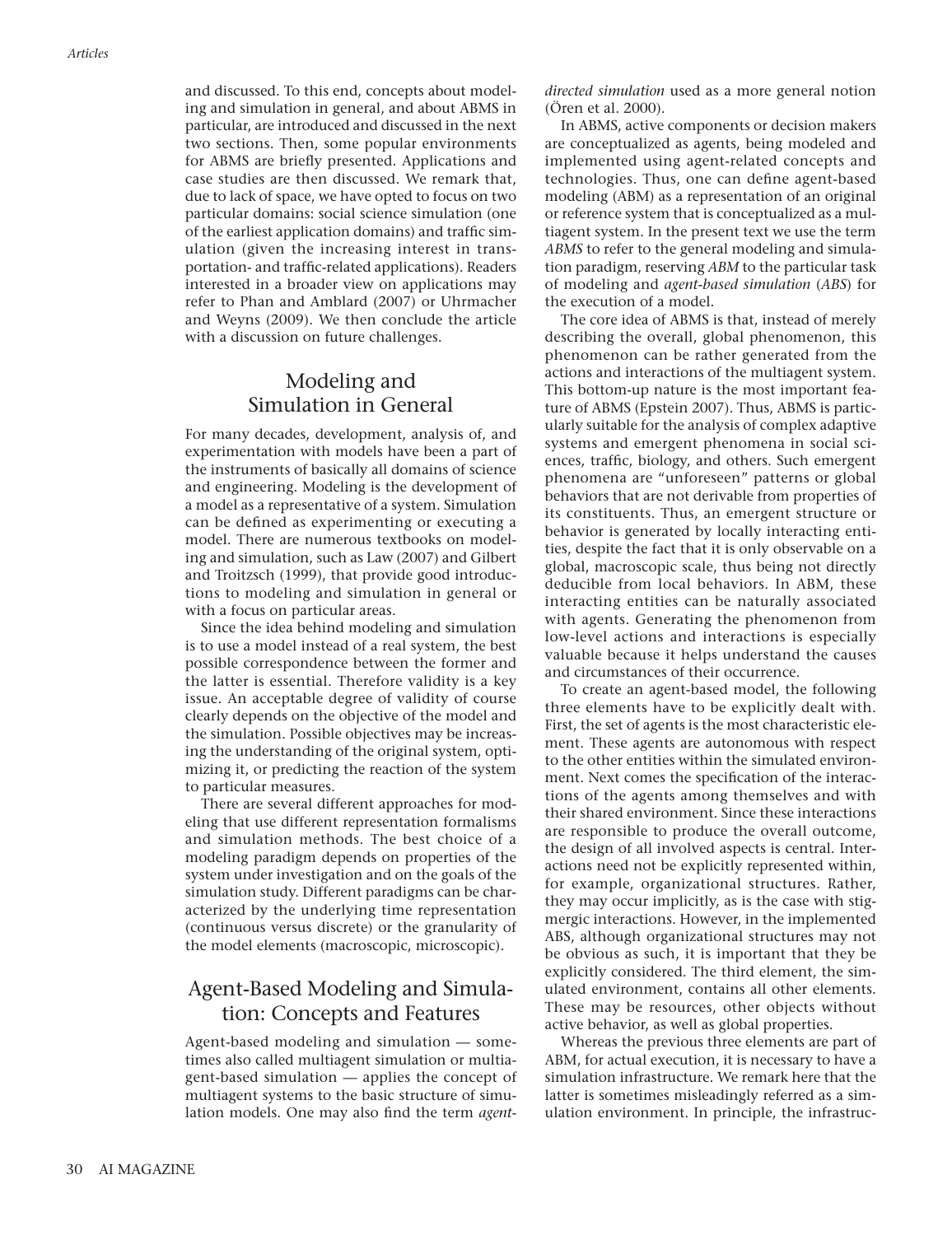ture should not influence the outcome of the ABS in the same way that the use of a particular programming language should not influence the result of a particular calculation. Yet in practice technical aspects such as the particular order in which the set of agents is updated in a simulation platform are central. A more detailed discussion of the differences between the simulated environment and the simulation environment is given in Klügl, Fehler, and Herrler (2005).

For the sake of illustration of how the three elements are related, consider a simple ABS with predators (wolves), prey (sheep), and some resource that serve as food for the prey (for example, grass). The set of agents in this ABM are the wolves and the sheep. The behavior of the agents consists of performing a random walk, while interactions occur when two agents are close enough to each other. Those interactions are implemented as parts of the agent behavior. For example, if a wolf encounters a sheep, it eats the sheep and increases its energy level. The possible interactions between agent types are given in table 1.

The simulated environment would consist of the spatial representation where grass objects are scattered. Note that grass is not affected by the interaction with wolves. It would also contain some global variables associated with temperature and humidity, which change according to some function and influence the availability of grass. Hence, its appearance and disappearance is an environmental process. The simulation infrastructure could be any of those that appear later in this text (see the section on simulation tools). The infrastructure is responsible for the time advance, for visualization, as well as for generating and exporting data such as the number of wolves over time.

### Advantages and Relation to Conventional Simulation Techniques

ABMS opens up many opportunities and has advantages with respect to conventional modeling and simulation paradigms. Due to the explanatory power that arises from its generative nature, it allows observation and analysis of model dynamics on at least two levels: the local agent and the macroscopic level, the latter being generated from the actions and interactions on the former. To this aim, a modeler can use arbitrarily complex agent designs, meaning that there is no restriction on the complexity of the agent reasoning, on the sophistication of its internal structure, or on its interaction abilities. This freedom of design also includes heterogeneity of the agent population or of the environment. Also, multiagent learning methods, explicit optimization, reorganization, and evolutionary processes may be integrated. Hence, ABMS also offers new opportunities in cases that have so

|       | wolf        | sheep     | grass   |
|-------|-------------|-----------|---------|
| wolf  | reproduce   | feed-on   |         |
| sheep | being-eaten | reproduce | feed-on |
| grass |             |           |         |
|       |             |           |         |

*Table 1. Interactions in a Prey-Predator Model.*

far been successfully tackled by conventional methods. A good example is how to model human operators and their influence in simulation of manufacturing processes. In conventional models, probability distributions for delays and errors are the established means to model that influence. Using ABMS, one may include simulated humans as agents into the model. These agents cause not only random delays but also may use "intelligent" strategies to cope with unforeseen situations. This last example also illustrates that ABMS can be seen as an intuitive paradigm since an actor in the original system may be directly modeled as a simulated agent. The representation gap between the original system and the model is smaller than in conventional modeling, as one does not need to transform entities in probability distributions or aggregate them in variables. This also affects the visualization of the model: the entities that a human observer is familiar with in the real world are explicitly captured and visualized in the model.

Nowadays, in most application domains that use ABMS, modeling and simulation in general has been acknowledged before as a useful tool. In these domains, successful macro- and microscopic simulations were developed using partial differential equations, cellular automata, queuing networks, Petri nets, object-oriented simulations, econometric models, and others.

Differences between ABMS and macroscopic approaches are quite obvious. The basic idea behind the latter is that the complete system is taken as one object whose state is represented by state variables, which are updated with time. The macroscopic approach has many advantages. First, once the set of mathematical formulas describing the system is known, the complete model is fully determined in a clear language. Second, the result can be reproduced easily, once the integration algorithm and its parameters are known. However, the mathematical apparatus underlying macroscopic models is only accessible to particularly trained people. Besides, some underlying assumptions made are spatial homogeneity and homogeneity among the individuals in the population, and that it is not necessary to formulate a conditional behavior or other singularities. These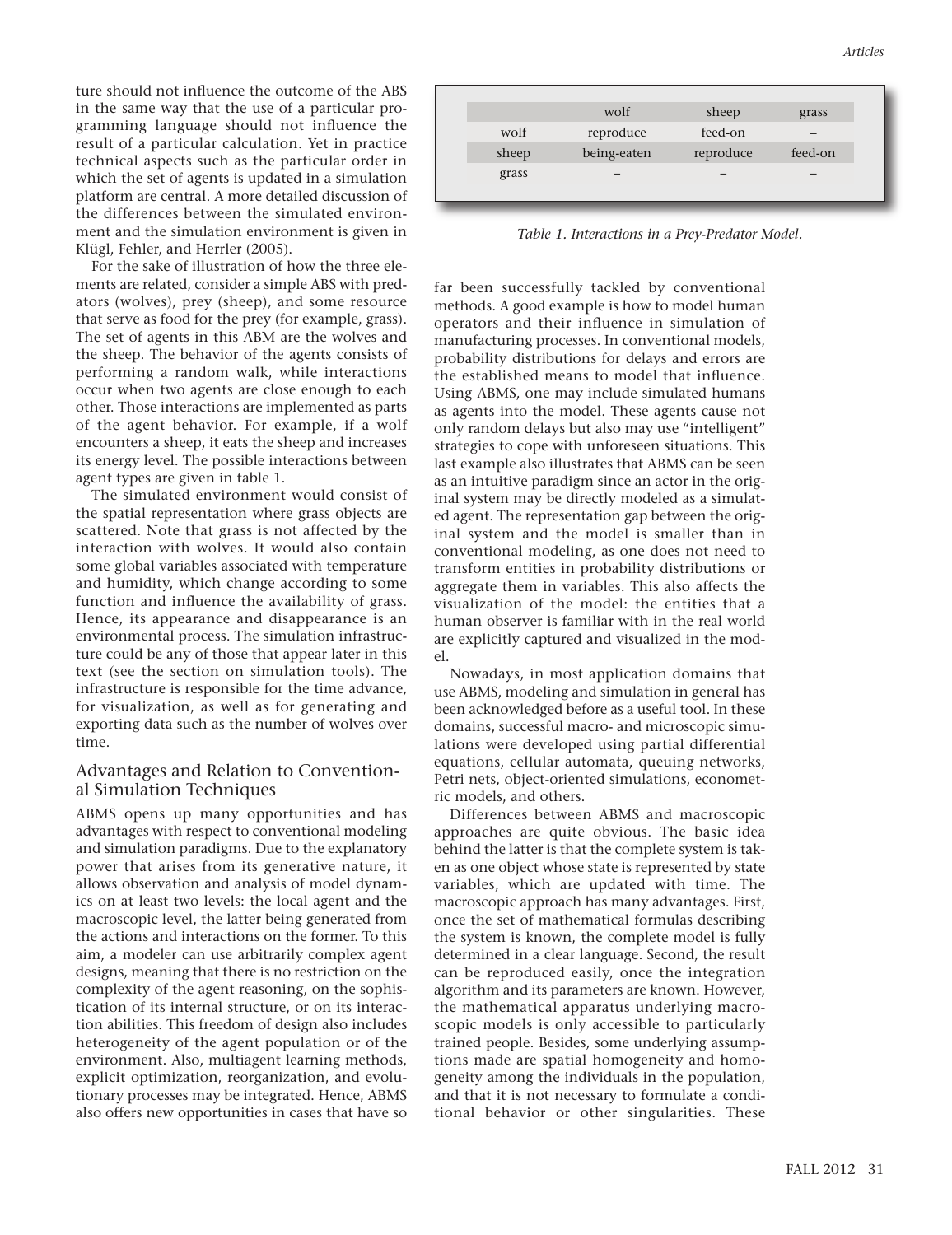assumptions are acceptable if the system consists of a large number of individuals so that differences are averaged out or an explicit treatment of heterogeneity does not lead to further gains. These assumptions may lead to oversimplifications resulting in irrelevant simulation output. Parunak, Savit, and Riolo (1998) and Bagni, Berchi, and Cariallo (2002) give detailed comparison between macro- or equation-based simulations and ABMS.

In addition to comparing agent-based to macroscopic approaches, another question that arises is what distinguishes ABMS from other conventional microscopic approaches to simulation, given that these two are quite related. ABMS also has advantages over the several existing conventional simulation approaches for microscopic models. Klügl et al. (2004), focusing on a comparison between queuing networks, Petri nets, and ABS, concluded that the core advantage of ABMS in comparison to these well-known and precisely defined frameworks lies in the capability of formulating truly flexible actor behavior. The main difference between agent-based approaches and cellular automata is grounded on the idea that in cellular automata, the dynamics are spatially bound, uniform, and based on a fixed neighborhood of each cell. On the other hand, in ABMS, although an agent is also an entity that is situated in some spatial environment, its connections to the neighbors are not necessarily hard wired. Moreover, althought a cell is fixed, the agent may move.

Finally, since an implemented model may be seen as software with a specific set of requirements, the differences between ABMS and standard agentoriented programming need to be clarified. In simulation, there is no system to design anew, but a given reference system whose behavior and structure should be analyzed or predicted. Although developing a simulation might involve similar forms of activities when compared to developing and implementing software, the basic goals of construction versus reproduction are different. Simulation analysis has to do with abstraction of all relevant elements of the overall system. Whereas in standard agent-oriented programming the environment sets the constraints for the agents, in simulation the environment is a major part of the model, containing an explicit representation of space. Also, the treatment of the virtual or simulated time is mostly not related to real time.

### Potential Pitfalls of ABMS

The previously mentioned advantages come at a cost. The high degree of freedom in the design phase may pose serious challenges to less experienced modelers. A critical issue is often that the necessary level of detail is unclear. Which elements have to be part of the model, which modules can

be left out or abstracted using, for example, a probability distribution? The fewer details a model has, the fewer assumptions have to be justified. Also, fewer parameters have to be calibrated, and the implementation and handling of the model become easier. However, if the model is too simplistic, the significance of the results might be compromised (Edmonds and Moss 2004).

Due to the generative nature of ABMS, the development process seems to be more often based on exploring alternative designs than a conventional simulation. There is currently a lot of research on transferring agent-oriented software engineering approaches to developing ABSs (see, for example, Gomez-Sanz, Fernandez, and Arroyo [2010] or Klügl and Bernon [2011]). General modeling processes that are adapted to ABMS to some extents have been suggested in Drogoul, Vanbergue, and Meurisse (2002), in Gilbert (2007), and in North and Macal (2007). The only suggested ABS methodology can be found in Kubera, Mathieu, and Picault (2011). They focus especially on reactive agents and start from a detailed analysis of their interactions. There are particular inherent problems in the development of an ABS that can only be handled partially by the currently existing methods. One example that makes tuning and calibration of ABSs difficult is brittleness of the model outcome. Changes in one parameter value may affect the full population of agents leading to a completely different overall result. Izquierdo and Polhill (2006) characterized such critical parameters as "knife edge parameters." Examples are sharp thresholds responsible for a change in the agent behavior, such as an energy threshold when it comes to triggering the reproduction of a predator agent.

Implementation of a model is still a problem despite the number of tools for ABS (see the next section). Sometimes the model is simply too large. Size here relates either to the complexity of the behavioral models of the agents, or to the number of agents, or to the size of the environment. Whereas the last two go back to implementation issues that can be addressed by using high-performance and distributed computing, the first may pose conceptual problems related to justifying assumptions, clean handling of parameters, and others.

Reproducibility of results was identified as a major problem (Axtell et al. 1996), mostly arising from incomplete documentation of the agentbased models, even if reproduction of results is the basic ingredient in all scientific works. Wilensky and Rand (2007) advise how to prepare a model so that it supports reproduction. In fact, weak and insufficient documentation has led to the introduction of the ODD Protocol (Overview, Design concepts, Details) for model documentation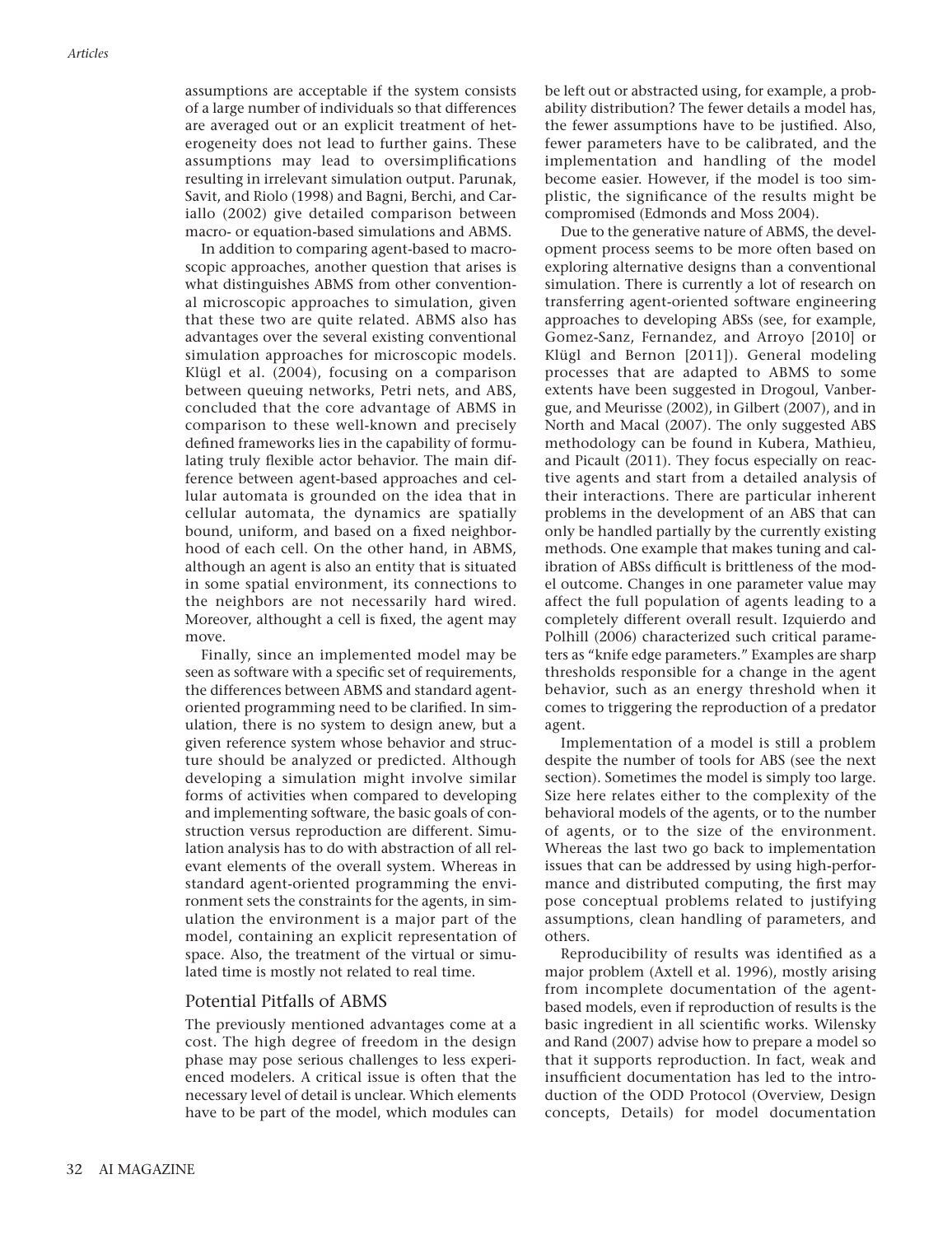(Grimm et al. 2006). Due to the variety of agentbased models, an approach such as ODD, which is more a guideline on the necessary types of information rather than on languages to use, is an appropriate basis for model documentation.

Finally, validation poses severe problems for ABMS from both a scientific and practical point of view. Only in rare cases and domains are there enough empirical data available for a full validation. More often, tackling a high level of detail poses problems when it comes to proving that the model captures the most important properties of the original system. This is even more serious regarding models that involve humans, their reasoning, and decision making. Without reliable data, the modeler must go back to simpler plausibility checking. As validation is such a central issue, it has been discussed in a number of contributions. Klügl (2008) suggests different phases involving at least two levels: the agent level and the macrolevel. Windrum, Fagiolo, and Moneta (2007) analyze general methods for empirical validation and their application to ABMS, whereas Barreteau and others (2003) count on the involvement and repeated reviewing by system experts and stakeholders. Also, participatory ABMS — see for example (Guyot and Honiden 2006) — can support testing and validation of an ABS. Yet, it can also be used for model elicitation, that is, for supporting the identification of actors, their goals, and behaviors.

### When to Use ABMS

Considering the advantages and pitfalls, one can conclude that ABMS is particularly appropriate for systems that present the following characteristics, partially inspired by the requirements listed in Hare and Deadman (2004):

Systems that draw their dynamics from flexible and local interaction. Variable population sizes, structures, and interactions can be difficult to consider in other simulation paradigms.

Systems that require the representation of heterogeneity regarding not only states but also behavioral rules. This may be hard to model in paradigms that assume homogeneity.

Multilevel systems that require observation on several levels, especially when there is no connection between them. This is the case with emergent phenomena.

Systems where decision making happens on different levels of aggregation. Microlevel decision making concerns the behavior of the individuals, whereas higher-level decision making is done by some regulatory authority or entity. Feedback loops affect individuals as well as aggregate levels.

Systems that include learning or evolutionary processes at individual and at population level.

Systems that incorporate intelligent human behav-

ior such as sociotechnical systems, where flexible team or group tasks have to be modeled.

Systems in which the assumptions necessary for an equilibrium-based modeling are too strong. Such assumptions may refer to homogeneity of space, uniform decision making, perfect information, rationality, and others. According to Epstein (2007), agent-based simulations "... may have the effect of decoupling individual rationality from macroscopic equilibrium."

Systems in which the focus is not on a stationary equilibrium but rather on the phenomena and behaviors that lead to it. Thus the transient dynamics must be analyzed.

# Tools for ABS

In this section some established tools for ABS are introduced. Note that although they all do well when it comes to ABS, their support during the modeling phase varies greatly. Despite the existence of several tools, the focus here is on generalpurpose and freely available ones. A more extensive treatment of some tools mentioned below can be found in Railsback, Lytinen, and Jackson  $(2006)$ . Also in JASSS<sup>1</sup> from time to time surveys of current ABS tools are published.

### Swarm

Swarm2 is one of the earliest tools for implementation of ABSs and complex systems. It is in fact composed of libraries that provide the core from where developers can build their ABSs, as well as perform collection and analysis of data, display, and control parameters of the model. The original libraries were based on Objective-C but currently Java can also be used. Although libraries are provided, a user without programming skills may have to spend some time with the coding. There is no explicit default representation of the environment. In Swarm, there is the possibility of an agent being a swarm itself, in which case the behavior of this agent emerges from the behavior of the agents inside it. This way, hierarchical models can be built by grouping swarms.

### Recursive Porous Agent Simulation Toolkit

The Recursive Porous Agent Simulation Toolkit  $($ Repast $)^3$  is also a platform based on Java. In the same spirit as Swarm, Repast provides a library of classes for the most common tasks associated with the implementation of an ABS. Besides, since the initial focus of Repast was social science, it includes some tools that are useful in this domain such as network analysis. Recently, the Repast Symphony was introduced, which is a visual modeling tool based on state charts.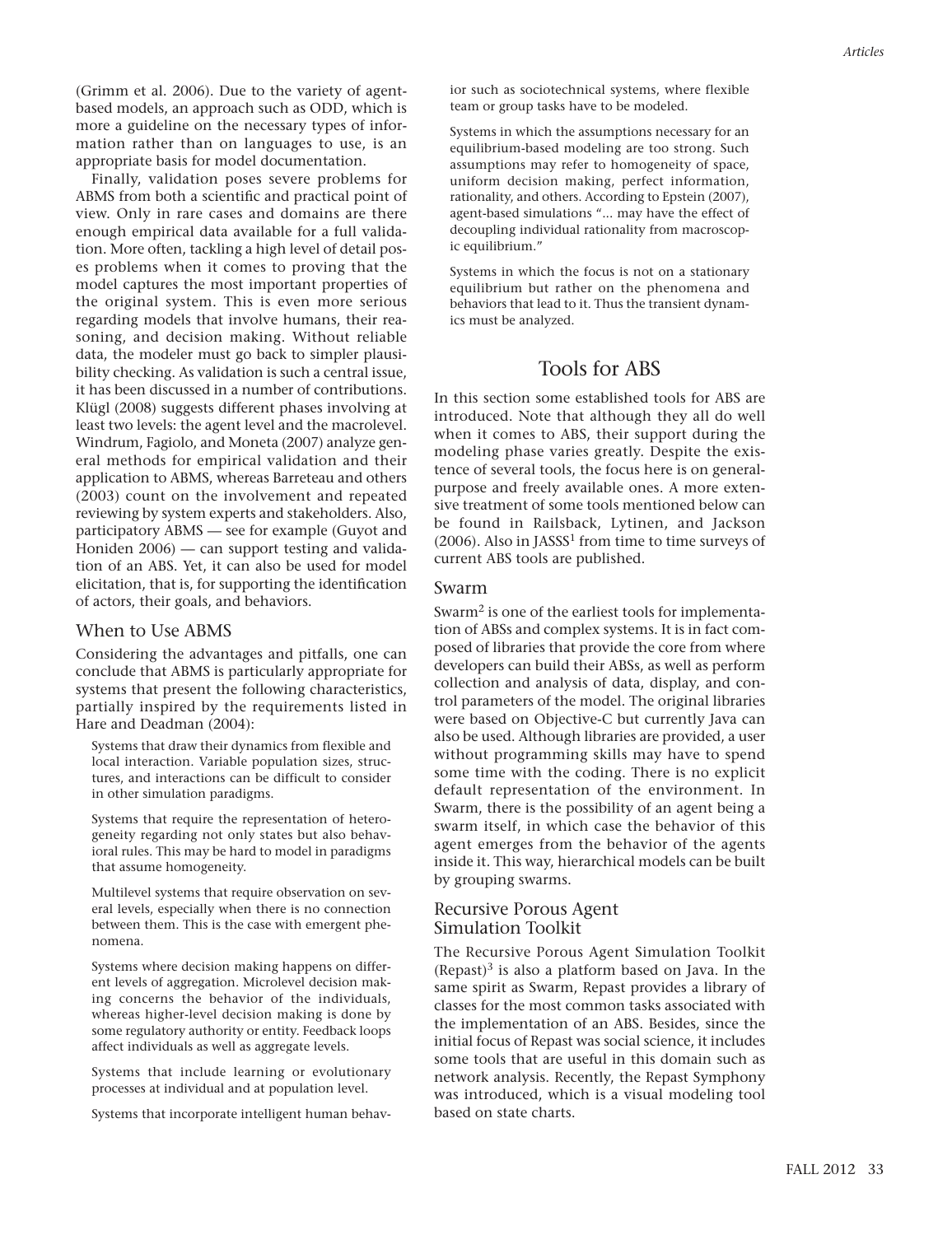### Shell for Simulated Agent Systems

The Shell for Simulated Agent Systems (SeSAm)<sup>4</sup> provides a fully visual interface for the development of ABMS. Contrarily to the requirements Swarm puts on its users, the user of SeSAm does not need to know any programming language. The code (even regarding data presentation, definition of plots, and other kinds of analyses) is assembled together by means of a graphical interface. The kernel of a SeSAm simulation is the system's model itself, which is built using activity diagrams. Predefined primitives for agent actions, perceptions, and their processing can be enhanced by userdefined functions. A special type of agent is the "World" that determines how the environment behaves and may manage different kinds of spatial representations.

# MASON

MASON, <sup>5</sup> a library based on Java, aims at facilitating the programming of large-scale simulations. The reasoning underlying MASON is to be compact in order to gain in performance. Hence, it is especially attractive for performance-demanding applications, but it requires programming skills. MASON supports serialization and not only two but also three-dimensional visualization, separated from the simulation kernel.

# NetLogo

NetLogo<sup>6</sup> was designed with the end user in mind. It has basically three interfaces. The first is a kind of editor for programming the model itself, where the language resembles Starlogo. NetLogo's second interface permits the visualization of the environment and its parameters and also allows the user to play with the model parameters by means of sliders. The third interface contains a structured documentation. NetLogo is turning increasingly popular due to its extensive documentation, the existence of good tutorials, and a large library of preexisting models.

# Other Tools

Many other tools are commonly listed in repositories related to ABMS. <sup>7</sup> However many of them were specifically designed for particular purposes. For illustration we arbitrarily selected the following two. MadKit for instance builds upon an organizational model of agents' societies. Therefore it is useful in domains where one aims at simulating intra- and interorganizational processes. However, if the problem at hand is not necessarily focused on such an organizational model, it may not be the best tool for the problem. Similarly, CORMAS is a programming environment that targets natural resources management. During the last years, more and more agent platforms were used for implementing simulation applications. Although they support the agent-based concepts, they miss the infrastructure that is specific for simulations, such as integration of input data, handling virtual time, model instrumentation, data collection, and others. Depending on the particular focus and objective of the simulation (for example, support belief desire intention [BDI] agent architecture), it might indeed be a good idea to use standard agent-programming tools.

# Comparison of the Tools

The previously mentioned general-purpose tools can be compared regarding the following dimensions: programming language, underlying simulation model, interface, predefined primitives, and type of agents.

Regarding the programming language for actually implementing the models, as mentioned, most of the tools assume Java knowledge. Two exceptions are SeSAm and NetLogo. Regarding the underlying simulation elements (agents, interactions, environment), in all frameworks, these have to be separately modeled and brought together in the actual simulation, following the bottom-up generative approach of ABMS. In Swarm, the agents that integrate the model have to be defined before the environment. In SeSAm, the focus is both on the environment and on the agents (defining attributes, goals, activities, and others.).

All frameworks provide predefined primitives for ABS, but ABM is facilitated to different extents depending on the tool. A graphical user interface helps the user to build the model (but in some cases it has to be specified elsewhere). When such an interface is not provided, the programming load increases, eventually preventing the use by nonexperts. Such a graphical interface for modeling is well explored in SeSAm. In NetLogo, the graphical user interface is present but it serves basically as an editor where the code must be written.

Regarding agents' types of behaviors, all tackle reactive agents and none directly supports planning or other cognitive tasks. This is accomplished only by specific toolkits and not by the general frameworks mentioned. However, especially for social simulation of anthropological systems, features to model mental states in agents are highly desirable.

# Applications

Nowadays, ABMS concepts are applied in basically all domains. ABMS can be seen as a possible "killer application" of agent technology. Because of the wide range of application areas (from archeology to zoology), it is impossible to give a comprehensive overview. Therefore, we next focus on two areas: social science (as the first application domain), and traffic simulation (as one that is receiving a lot of attention).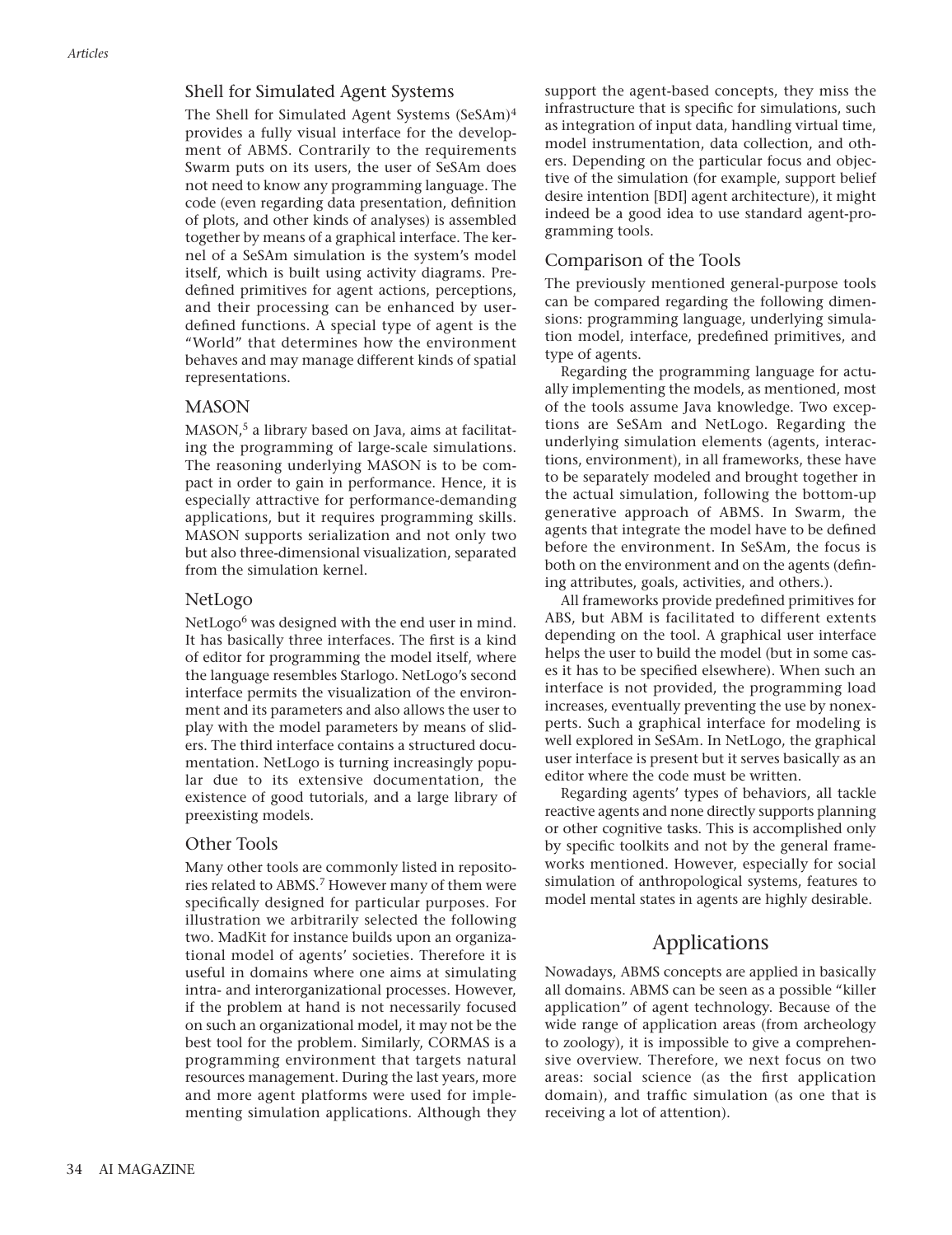### Applications in Social Sciences

Schelling (1969) was basically the first to consider individuals in a simulation. In his scenario dealing with residential segregation, he has proposed a neighborhood modeled by means of squares in a grid, where in each there can be an individual (household). For each household, the eight neighbors are observed regarding how many share a given household characteristic (in Schelling's case, skin color). If this number is below a given threshold, then this household is transferred to a randomly selected and unoccupied position in the grid. This process is repeated until all households no longer move.

This kind of approach seems quite obvious to us now, 40 years later. However, it represents the breaking of a paradigm and has opened up the way for ABMS. For instance, using the then prevailing paradigm of differential equations, Schelling would have been able to model the time component, but not the spatial interactions.

### Sugarscape

Sugarscape (Epstein and Axtell 1996) is a milestone in ABMS due to the fact that with a simple model the authors were able to show the emergence of various social phenomena. It is an artificial system consisting of a landscape (the sugarscape proper) and agents. The landscape consists of regions with different quantities of sugar. Agents have a vision (the distance they can see when foraging for sugar), a metabolism (consuming sugar), and other attributes coded in their artificial genetic code. These agents have local rules to decide about their movement in the landscape, about trading behavior, combat, and other kinds of interaction with the environment. By moving in the landscape, agents harvest sugar and burn it at a rate that is given by their own metabolism. If all sugar in the individual storage is burned, then the agent simply dies. Sugarscape agents also engage in sexual reproduction, transmitting genes that are responsible for, for example, vision as well as parts of the storage.

With this basic model the authors were able to generate, for example, a skewed distribution of wealth. Other phenomena reported later as extensions were introduced, such as spatial segregation (for example, two tribes), a second resource (spice), and environmental factors such as pollution caused by some economical activity. Regarding the former, because of population growth in one or both tribes, agents are forced to forage further away thus initiating some interaction between tribes. The introduction of spice allows trade among the agents (metaphor for an economic market), while pollution yields changes in the environment, affecting foraging and others.

The Artificial Anasazi Project models the

Kayenta Anasazi of Long House Valley (Arizona, USA) over the period 800 to 1300 A.D., at which point the Anasazi mysteriously disappeared. One issue of the Anasazi enigma is whether environmental factors alone can account for their disappearance. According to Epstein, "in bringing agents to bear on this controversy, we have the benefits of (a) a very accurate reconstruction of the physical environment (hydrology, aggradation, maize potential, and drought severity) on a square hectare basis for each year of the study period, and (b) an excellent reconstruction of household numbers and locations." Due to a collaboration with anthropologists, plausible rules of agent behavior were identified (see Dean et al.

One result of the project has been the demonstration that the environmental rules accounted for important features of the Anasazi's demography (for example, decline in population around 1300). However, they did not generate the outright disappearance that occurred. Authors' interpretation is that subsistence considerations alone do not fully explain the enigma. Despite this, the authors make the point that ABMS permits a new kind of empirical research, while also allowing a novel kind of interdisciplinary collaboration.

[2000)] for a report of phase I of the project,

which includes those rules).

### Other Case Studies in Social Sciences

Relevant studies are related to anthropology, political science, and economics. Epstein (2007) presents a list that includes, for example, the reproduction of the alignment of 17 nations regarding alliances during the Second World War, and the generation of the relevant statistical distribution of prices in an agent-based trading model. Regarding economical sciences in particular, ABMS differs, for example, from experimental economics whose aim is to understand why specific rules are applied by humans, and from models based on dynamic stochastic general equilibrium. The latter are often criticized. For instance, a recent article in *The Economist* magazine<sup>8</sup> mentions that conventional models "perform well enough in a business-as-usual economy. They do badly in a crisis however, …, as there is no equilibrium during crashes." This article raises the question about using a single, conventional model based on rational expectations and top-down design to model increasingly complex markets, given that there are alternatives. Although the article emphasizes that there is less agreement on what should replace those models, it mentions ABMS as one promising alternative. This issue is more extensively discussed in the framework that concerns agent-based computational economics; see for instance Tesfatsion and Judd (2006).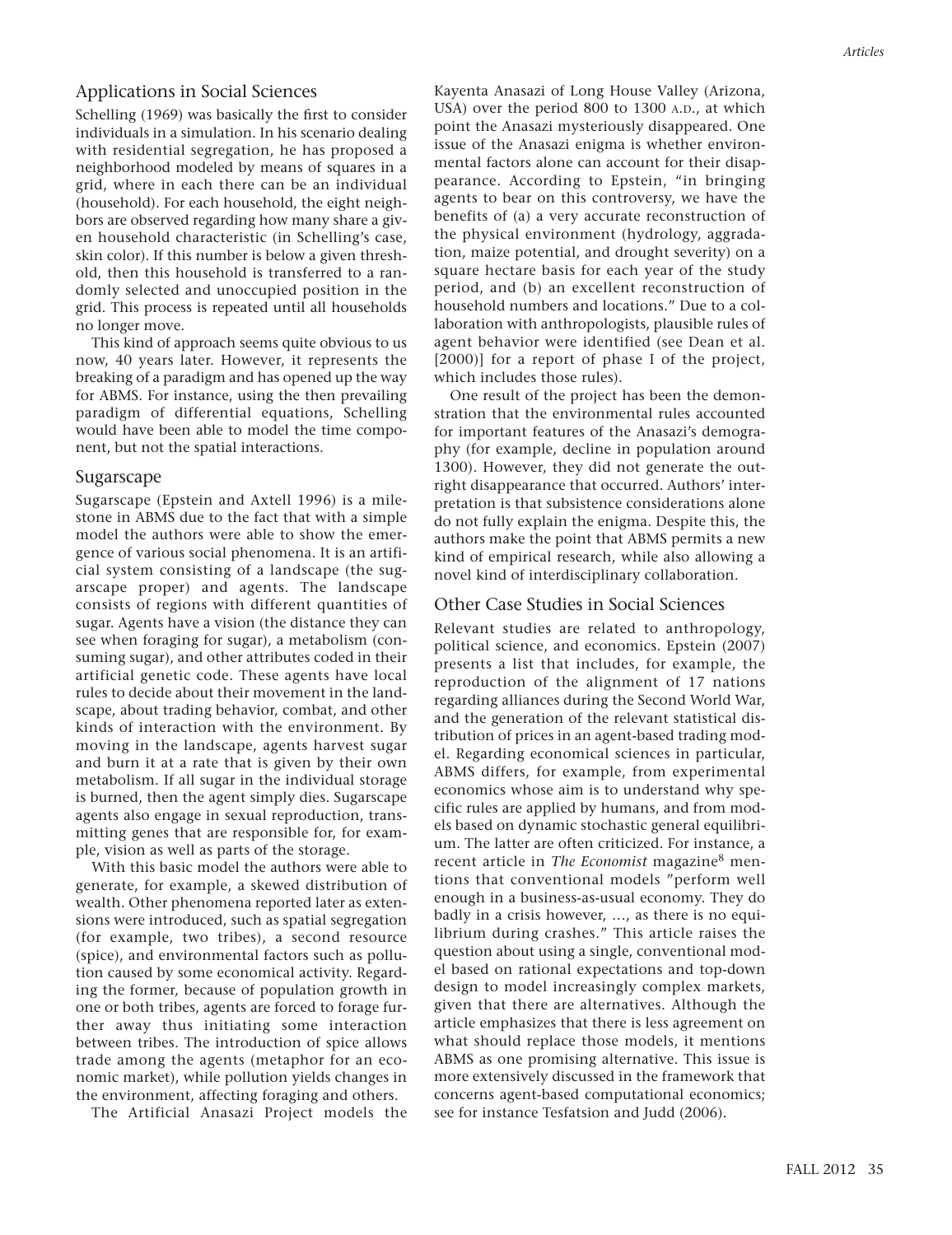### Simulating Games

Metaphors stemming from game theory can be used to investigate social interactions. In minority games for instance one is interested in studying situations that involve coordination of many agents in social systems (also known as collectives), in which most of the individual decisions are not independent. In such cases, there is no a priori best strategy for a single player since the outcome of a game depends on others. This was the focus of B. Arthur (1994), who introduced a coordination game called the El Farol Bar Problem (EFBP), later generalized by Challet and Zhang (1997). The interest in simulating minority games is explained by the fact that they resemble binary decisions that happen in our daily lives, such as route choice in traffic, sell-or-buy stocks, and others. Given that these scenarios are inherently distributed, they are appealing candidates for ABMS. Another popular subject in ABMS has been the simulation of the prisoner's dilemma (for example, Epstein [2007], chapter 9).

### Applications in Traffic Simulation

In traffic-related simulation, ABMS's advantage is manifold. First, it is able to capture necessary details at entity level as well as to reproduce the bottom-up way of generating phenomena as real traffic participants do. Second, it enables modeling of complex decision making considering multiple factors and dynamic information (including learning and en route adaptive behavior). Third, the behavior of individual drivers or platoons of vehicles can be visualized, monitored, and validated, thus facilitating testing and debugging. Fourth, ABS supports complex travel decisions on different levels of granularity in space and time. Finally, one of the major advantages of ABMS is its ability to handle heterogeneity or idiosyncrasies at the level of individual agents. This can be used, for example, to model individual drivers' behavior. In route choice scenarios in particular, essentially, each driver has a strategy to pick the best route. However, commuting increasingly depends on information broadcast, which can have a serious impact on stability of traffic conditions (Wahle et al. 2000). Thus ABMS is an important tool in understanding such impacts.

On the other hand, traffic simulation poses interesting challenges to ABMS, concerning modeling and design of interaction among autonomous decision-making agents, as well as between an agent and its (complex, dynamic) environment. Traffic simulation is also interesting from a methodological point of view, by dealing with the necessary level of detail and required knowledge, and by integrating the different levels of abstraction present in traffic systems.

In the remainder of this section, examples of

case studies in this domain are discussed. Becausse of lack of space we restrict ourselves to simulation of demand assignment (for example, route choice) but remark that ABMS has been used in several cases related to simulation of traffic flow, control (for example, using traffic lights), management, testing new paradigms, air-traffic control, and pedestrian and crowd simulation. Practically all these works were implemented using some kind of general-purpose simulation tool such as MASON as in Balan and Luke (2006), or SeSAm as in the works by Bazzan and Klügl. Some have developed and used specific traffic simulation tools such as MATSim (Balmer et al. 2008), DRACULA (Rossetti et al. 2002), and ITSUMO (Bazzan, Oliveira, and Silva 2010) to investigate issues that are well related to multiagent system such as multiagent learning (Bazzan 2009; Desjardins, Laumonier, and Chaibdraa 2009). Finally, some use standard object-oriented languages to construct simulators to test new management and control paradigms such as the reservation-based approach by Dresner and Stone (2004) or the market-based one (Vasirani and Ossowski 2011).

### Travel Demand Generation

Determining the travel demand is normally the first phase in traffic simulation. The output is the number of trips from a given origin to a given destination. Determining travel demand is traditionally a data-driven activity based on demographic data and interviews, statistics on workplaces and households, car ownership, and others. Whereas this kind of trip-based approach prevailed in the past, agent-based approaches are mostly related to activities (activity-based approach). Here, the daily schedule of a typical human that belongs to a particular behavior class is reproduced. It consists of activities that happen in particular locations, and trips that cause location changes. Origin, destination, and also departure time are determined based on the respective activity/trip. Here, the motivations for using agents are manifold: the ability to represent complex socioeconomic properties and other sources of heterogeneity; individual adaptation and learning of daily plans; integration of other levels of decision making such as mode and route choice. Therefore it is not surprising that a number of works use ABMS for travel demand studies.

The research team led by Arentze and Timmermans has developed activity-based models for demand generation grounded on existing theories in psychology and economics. In Arentze and Timmermans (2005) the use of Bayesian networks is proposed for developing a model of mental maps as an individual representation of the user's environment, which typically contains incomplete and incorrect information. Rindsfüser, Klügl, and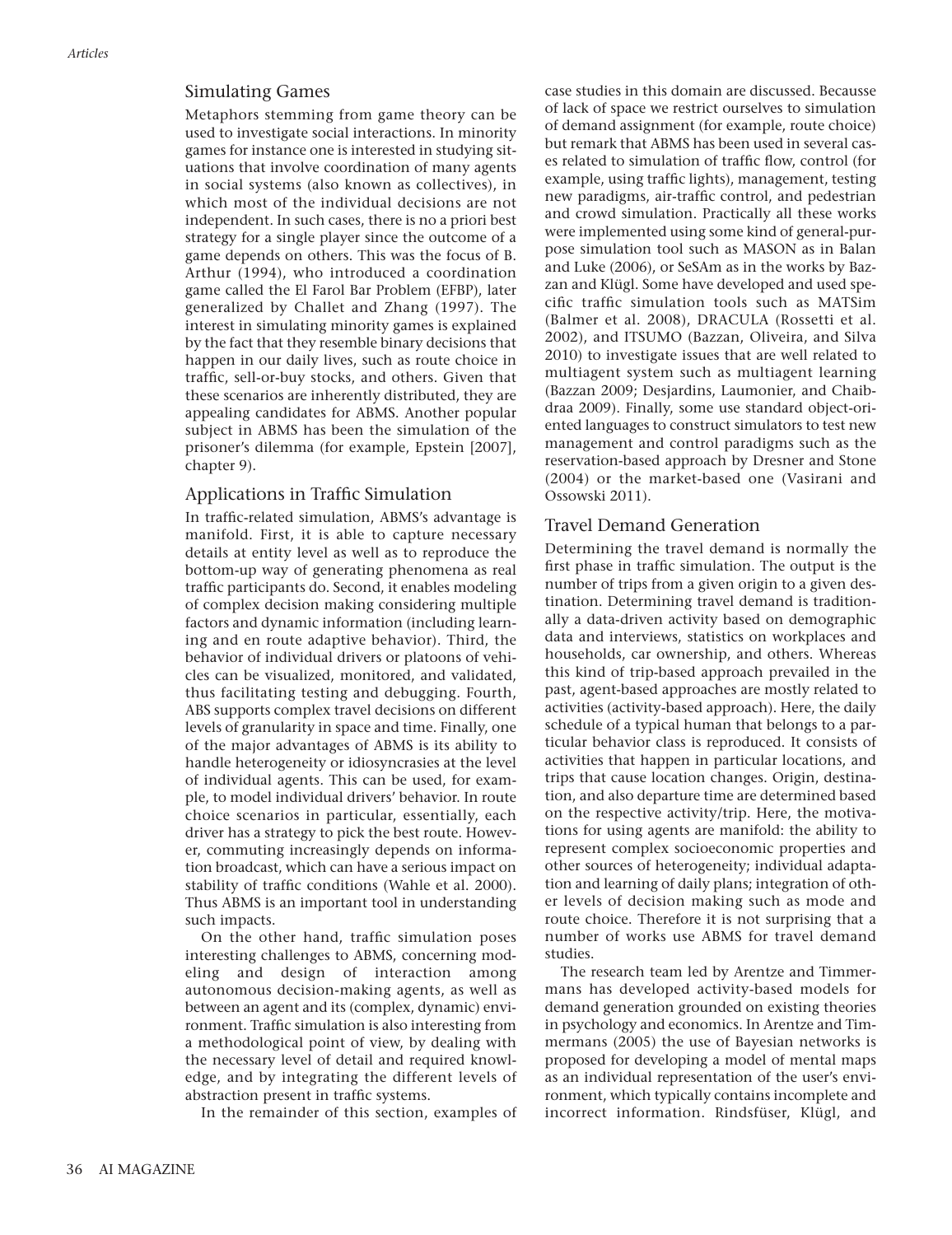Freudenstein (2004) proposed a model of an intelligent agent for adapting a daily activity schedule with respect to external events. Starting from the definition of a habitual daily program as a coarse pattern, this pattern is extended and adapted on demand, as a reaction to the traffic situation and nonhabitual activities. While this tool works as a first prototype, MATSim (Balmer et al. 2008), <sup>9</sup> has produced positive outcomes in large-scale cases, as for instance the simulation of a full day of traffic in the complete Zürich area. In MATSim each agent possesses a set of complete daily schedules, including details of the route choice. Schedules of all agents are simulated, evaluated, and optimized by means of genetic algorithms for adapting the plans.

### Traffic-Related Choice Processes

A number of publications suggest the application of ABMS to different travel-related choice processes such as route and mode choice. Agent-based approaches seem to be particularly relevant when networks are dynamic or when dynamic information is available. In the following we present a number of works that illustrate the use of ABMS especially applied to choices regarding traffic (mode, route, departure time, and others.), focusing on case studies that aim at determining the influence of providing information to drivers (by broadcast, embedded devices, or Internet) on their behaviors. These fit mainly two categories: the scenario is abstracted using metaphors from game theory, or the choices occur in more fine-grained scenarios. We start with the former.

Abstract scenarios are mostly inspired by congestion or minority games. The basic idea is that agents have to decide simultaneously between two or more routes; those that select the less crowded one receive a higher reward. Agents' repeated decision making is coupled to some adaptation or learning strategy so that the next choice is adapted to the reward feedback. Based on this, the user equilibrium may be reached, which means that no agent can improve its reward by switching routes without worsening any other agent. Examples of such abstract two-route scenarios can be found in Klügl and Bazzan (2004) and in Chmura and Pitz (2007). In both cases, reinforcement learning is used to let agents learn which route to take. The reward is aligned with the global goal (balanced use of both roads) so that the theoretical equilibrium is reached. However, and more significantly, both were validated against data coming from laboratory experiments conducted to analyze the behavior and the learning schemes used by subjects in a commuting scenario, and both were able to reproduce the general pattern of route choices made by those subjects. Going beyond the laboratory experiments, Klügl and Bazzan (2004) have

tested the effects of adding a second phase in decision making by the agents. In this, the initial decision acts as input to a computation that yields a forecast, which is then forwarded to all or part of the agents. Thus, the agents not only learn about selecting a route in the first phase, but also how to evaluate the information received in the second phase. One important result of this study was that a certain share of agents that ignore traffic forecasts turned out to be necessary for an efficient agent adaptation. This has consequences, for instance, for the deployment of route-guidance devices such as those that come with navigation systems: information must be given in a very selective or personalized way. Departing from simple two-route scenarios, Bazzan and Klügl (2005) showed that providing information can be also useful in the context of the Braess paradox (adding a new link in the network may actually end up increasing the travel time for everyone).

In these game-theoretic scenarios, the reward of agents when selecting a route is calculated by an abstract function that considers the number of all agents that selected that alternative. This is a very abstract view and does not resemble the actual dynamics of traffic situations. Therefore it is only useful in coarse-grained studies such as pretrip route choice. Objectives such as finding the appropriate form of information that leads to equilibrium states cannot be accomplished with such abstract scenarios. Therefore we next discuss works that were implemented in a less abstracted level.

With the same goal as Klügl and Bazzan (2004), but departing from a two-route choice, Yamashita and Kurumatami (2009) have proposed a cooperative car navigation system with route information sharing, in which each vehicle transmits its current position, destination, and route to a route information server. This estimates future traffic congestion using the current congestion information. Estimates are then fed back to each vehicle, which uses this estimation to replan its route.

Classical simulation tools from transportation engineering have also been used, combined with techniques from AI and multiagent systems. Panwei and Dia (2006) use a fuzzy neural architecture where socioeconomic parameters are represented as fuzzy variables for simulating decision making about whether or not to keep their initial route decision when new information is available. This extends previous works by the group, which were based on a BDI agent architecture. A BDI architecture was previously used in Rossetti et al. (2002) here implemented in Agentspeak(L) — to extend the DRACULA simulator, and to compare decision making in situations using no information, using information given only before the start of the travel, and using information given both before and during the travel.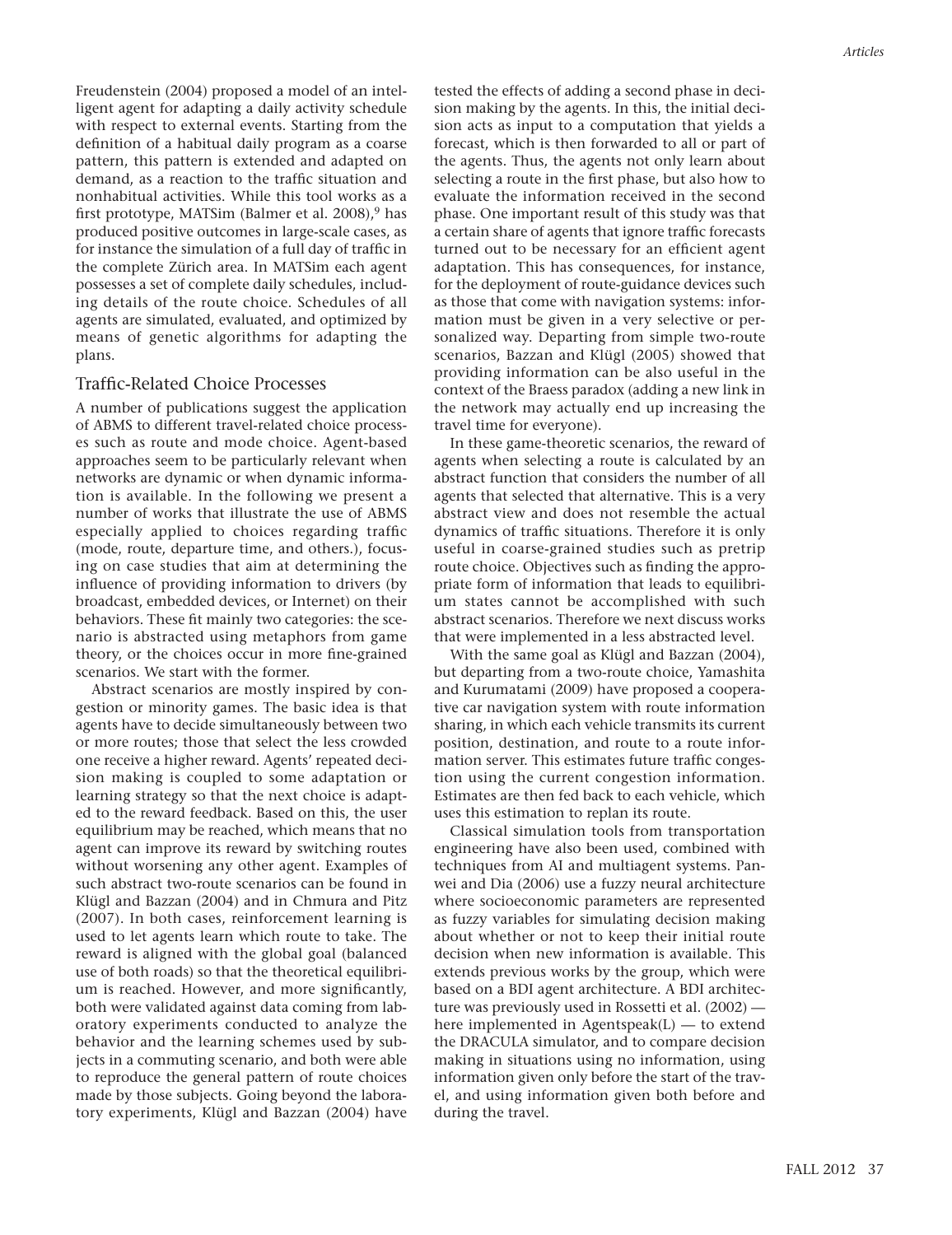Of course the increase in complexity regarding the architecture of the agents raises the issue that creating explicitly layered agent architectures for modeling drivers in traffic simulations is a natural extension. Therefore this also appears in Burmeister, Doormann, and Matylis (1997), one of the first agent architectures for traffic simulation; in Ehlert and Rothkrantz (2001) for individual driving styles; in Bazzan, Wahle, and Klügl (1999), which combines a BDI-based layer for route choice with a reactive layer for actual driving; in Balmer et al. (2004), which combines physical mobility and mental decision-making layers; and in DesJardins, Laumonier, and Chaib-draa (2009), combining an action layer for vehicle control actions and a coordination layer for action choice.

# Challenges for the Future

As stated in the previously mentioned article from *The Economist,* there are alternatives to economic models based on dynamic stochastic general equilibrium. For instance, Farmer and Axtell have proposed the construction of an immense agent-based model of the entire global economy. Similar considerations apply for modeling global pandemics and their possible containments as suggested by Epstein (2009). This could be accomplished by one or both of the following measures. First, an enormous simulation effort could be set, fed by a massive, real-time amount of data. Second, there could be a suite of agent-based models, each projecting a possible future.

In both cases central issues that arise are: where the data would come from; how to guarantee anonymity; validation; how to handle distribution (of data and processes) and combine models. Regarding the latter, although there is a lot of work carried out in the area of general distributed simulation, the combination of different agent-based models developed by different authors as well as their simulation in a massively distributed setup has still to be solved for realistic models. Capturing complex large-scale phenomena can also be supported by new hybrid modeling approaches combining partial models on multiple levels of aggregation or detail. Different modules could use different modeling paradigms, as for instance the combination of an agent-based approach (to deal with the parts where many details have to be captured), with a macroscopic approach (to cover parts where the spatial dynamics or heterogeneity are not relevant for the simulated scenario under investigation). There are specific models, such as the one described by Lepagnot and Hutzler (2009), that combine multiple paradigms. Yet for a general applicability, a great deal of research has still to be done. For this purpose, the simulation of trafficrelated systems offers great potential for the combinations of paradigms just mentioned, since many different methodologies have been successfully employed to parts of each component of such a system. A vision would be to have a library of building blocks, each of them capturing a partial model of a particular agent group, a particular environmental model, or just one specific agent, or even an activity. The development of such a library was recently mentioned in a wish list for the future of ABMS (Hamill 2010).

For large-scale agent-based models to turn into reality, massive amounts of data sets for input and empirical validation are necessary. Hence, new techniques for gathering such data have to be developed and applied. In the case of traffic simulation for example, this starts to be reality with GPS and other mobile devices for route tracking. Also, participatory simulation approaches involving stakeholders and experts into an ongoing simulation may be further developed toward new validation techniques resulting in more reliable and believable models.

As more and more researchers from the area of agent-oriented software engineering become interested in simulation applications, we expect also a methodological advance for ABMS in the future. This includes all steps from a precise formulation of the simulation objective to automatic generation of model documentation. However, for really being able to provide useful methodological support, the modeling process per se has to be better understood. Because of the generative, bottom-up nature of ABMS, emerging processes are a challenge that is often addressed by trial and error. Teaching ABMS should not be restricted to teaching how to use a particular tool or program in a particular language. Thus, Hamill (2010) identifies the availability of easy-to-use tools as one of the key challenges for the next 15 years. In addition to the previously mentioned building blocks, she sees the necessity for convincing models that are useful not only for research, but also in practice, as one of the great issues behind the development of ABMS as an established modeling and simulation paradigm.

#### Acknowledgements

We would like to thank the reviewers for their valuable suggestions. Ana Bazzan is partially supported by CNPq; Franziska Klügl is grateful to VINNOVA for funding her research in the VINNMER program.

#### Notes

- 1. jasss.soc.surrey.ac.uk .
- 2. www.swarm.org/index.php/Swarm main page.
- 3. www.repast.sourceforge.net.
- 4. www.simsesam.org.
- 5. cs.gmu.edu/~eclab/projects/mason.
- 6. ccl.northwestern.edu/netlogo.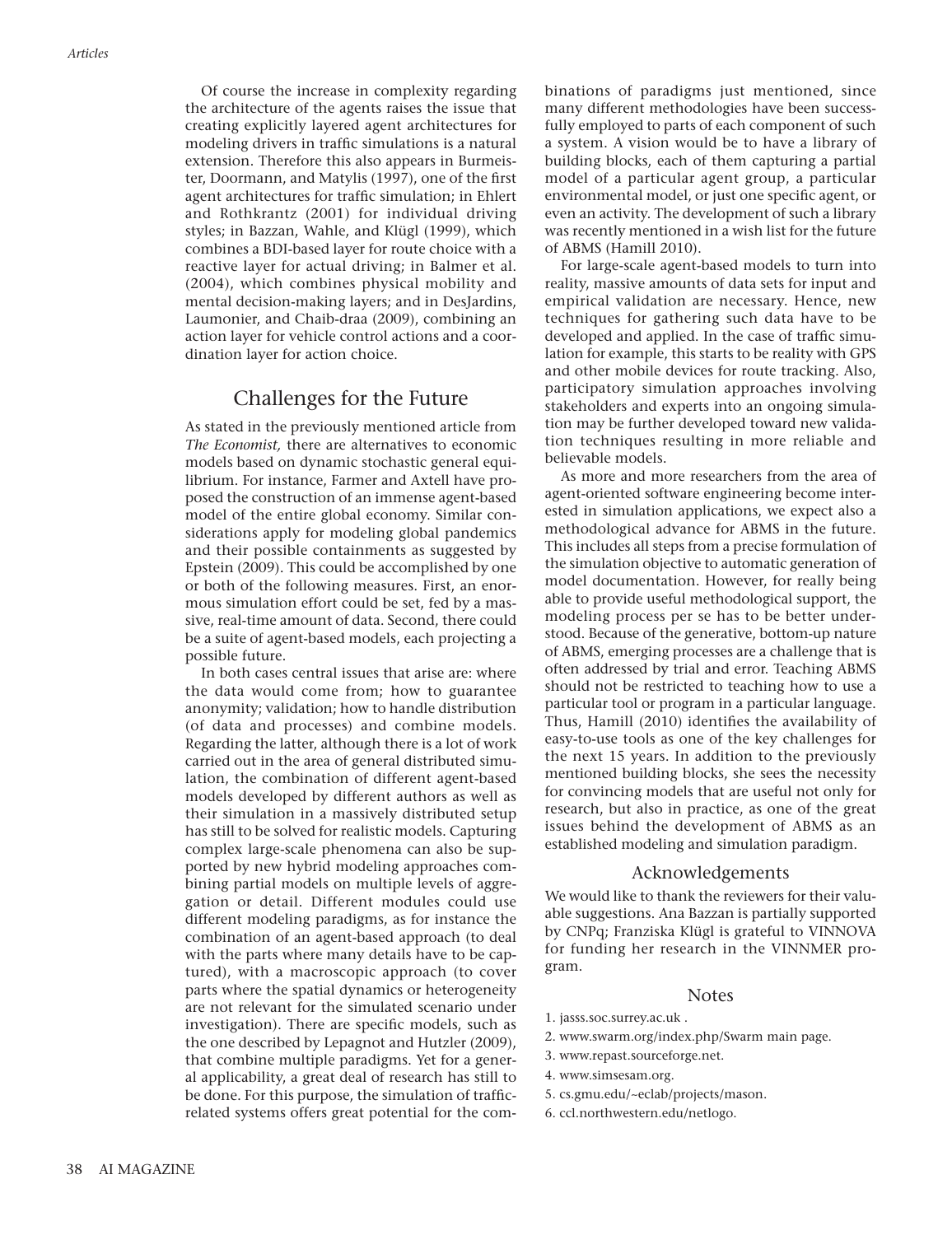7. see, for example, www.agent-based-models.com/blog/ resources/simulators and www2.econ.iastate. edu/tesfatsi/acecode.htm.

8. www.economist.com/node/16636121.

9. www.matsim.org.

### References

Arentze, T., and Timmermans, H. 2005. Representing Mental Maps and Cognitive Learning in Micro-Simulation Models of Activity-Travel Choice Dynamics. *Transportation* 32(4): 321–340.

Arthur, B. 1994. Inductive Reasoning, Bounded Rationality and the Bar Problem. Technical Report 94–03–014, Santa Fe Institute, Santa Fe, NM.

Axtell, R.; Axelrod, R.; Cohen, J. E.; and Cohen, M. D. 1996. Aligning Simulation Models — A Case Study and Results. *Computational and Mathematical Organization Theory* 1(2): 123–141.

Bagni, R.; Berchi, R.; and Cariallo, P. 2002. A Comparison of Simulation Models Applied to Epidemics. *Journal of Artificial Societies and Social Simulation* 5(3).

Balan, G., and Luke, S. 2006. History-Based Traffic Control. In *Proceedings of the Fifth International Joint Conference on Autonomous Agents and Multiagent Systems,* 616–621. New York: Association for Computing Machinery.

Balmer, M.; Cetin, N.; Nagel, K.; and Raney, B. 2004. Towards Truly Agent-Based Traffic and Mobility Simulations. In *Proceedings of the 3rd International Joint Conference on Autonomous Agents and Multiagent Systems,* 60–67. Piscataway, NJ: Institute of Electrical and Electronics Engineers.

Balmer, M.; Meister, K.; Rieser, M.; Nagel, K.; and Axhausen, K. W. 2008. Agent-Based Simulation of Travel Demand: Structure and Computational Performance of MATSim-T. Paper Presented at the 2nd TRB Conference on Innovations in Travel Modeling, Portland, June 22– 24.

Barreteau, O., et al. 2003. Our Companion Modeling Approach. *Journal of Artificial Societies and Social Simulation* 6(2).

Bazzan, A. L. C. 2009. Opportunities for Multiagent Systems and Multiagent Reinforcement Learning in Traffic Control. *Autonomous Agents and Multiagent Systems* 18(3): 342–375.

Bazzan, A. L. C., and Klügl, F. 2005. Case Studies on the Braess Paradox: Simulating Route Recommendation and Learning in Abstract and Microscopic Models. *Transportation Research* Part C 13(4): 299–319.

Bazzan, A. L. C.; Oliveira, D.; and Silva, B. C. 2010. Learning in Groups of Traffic Signals. *Engineering Applications of Artificial Intelligence* 23(4): 560–568.

Bazzan, A. L. C.; Wahle, J.; and Klügl, F. 1999. Agents in Traffic Modelling: From Reactive to Social Behavior. In *Advances in Artificial Intelligence,* Lecture Notes in Artificial Intelligence 1701, 303–306. Berlin: Springer.

Burmeister, B.; Doormann, J.; and Matylis, G. 1997. Agent-Oriented Traffic Simulation. *Transactions of the Society for Computer Simulation* 14(2): 79–86.

Challet, D., and Zhang, Y. C. 1997. Emergence of Cooperation and Organization in an Evolutionary Game. *Physica A* 246(3–4): 407–418.

Chmura, T., and Pitz, T. 2007. An Extended Reinforcement Algorithm for Estimation of Human Behavior in Congestion Games. *Journal of Artificial Societies and Social Simulation* 10(2).

Dean, J. S.; Gumerman, G. J.; Epstein, J. M.; Axtell, R. L.; Swedlund, A. C.; Parker, M. T.; and McCarroll, S. 2000. Understanding Anasazi Culture Change Through Agent-Based Modeling. In *Dynamics in Human and Primate Societies: Agent-Based Modeling of Social and Spatial Processes,* 179–205. Oxford, UK: Oxford University Press.

Desjardins, C.; Laumonier, J.; and Chaib-draa, B. 2009. Learning Agents for Collaborative Driving. In *Multi-Agent Systems for Traffic and Transportation,* ed. A. L. C. Bazzan and F. Klügl, 240–260. Hershey, PA: IGI Global.

Dresner, K., and Stone, P. 2004. Multiagent Traffic Management: A Reservation-Based Intersection Control Mechanism. In *Proceedings of the International Joint Conference on Autonomous Agents and Multiagent Systems,* 530– 537. Los Alamitos, CA: IEEE Computer Society.

Drogoul, A.; Vanbergue, D.; and Meurisse, T. 2002. Multi-Agent Based Simulation: Where Are the Agents? In *Proceedings of the Third International Multi-Agent-Based Simulation Workshop* (MABS), Lecture Notes in Computer Science 2581, 1–15. Berlin: Springer.

Edmonds, B., and Moss, S. 2004. From KISS to KIDS — An Anti-Simplistic Modelling Approach. In *Proceedings of the Multi-Agent and Multi-Agent-Based Simulation Joint Workshop,* Lecture Notes in Computer Science 3415, 130–144. Berlin: Springer.

Ehlert, P. A. M., and Rothkrantz, L. J. M. 2001. A Reactive Driving Agent for Microscopic Traffic Simulation. Paper presented at the 15th European Simulation Conference, Delft, The Netherlands, 26–29 October.

Epstein, J., and Axtell, R. 1996. *Growing Artificial Societies: Social Science from the Bottom Up.* Cambridge, MA: The MIT Press.

Epstein, J. M. 2009. Modelling to Contain Pandemics. *Nature* 460 (6 August): 687.

Epstein, J. M. 2007. *Generative Social Science: Studies in Agent-Based Computational Modeling*. Princeton, NJ: Princeton University Press.

Gilbert, N. 2007. *Agent-Based Models, Quantitative Applications in the Social Sciences,* volume 153. Thousand Oaks, CA: Sage Publications.

Gilbert, N., and Troitzsch, K. G. 1999. *Simulation for the Social Scientist*. London: Open University Press.

Gomez-Sanz, J. J.; Fernandez, C. R.; and Arroyo, J. 2010. Model Driven Development and Simulations with the Ingenias Agent Framework. *Simulation Modelling Practice and Theory* 18(10): 1468–1482.

Grimm, V., et al. 2006. A Standard Protocol for Describing Individual-Based and Agent-Based Models. *Ecological Modelling* 198(1-2): 115–126.

Guyot, P., and Honiden, S. 2006. Agent-Based Participatory Simulations: Merging Multi-Agent Systems and Role-Playing Games. *Journal of Artificial Societies and Social Simulation* 9(4).

Hamill, L. 2010. Agent-Based Modelling: The Next 15 Years. *Journal of Artificial Societies and Social Simulation* 13(4).

Hare, M., and Deadman, P. 2004. Further Towards a Taxonomy of Agent-Based Simulation Models in Environ